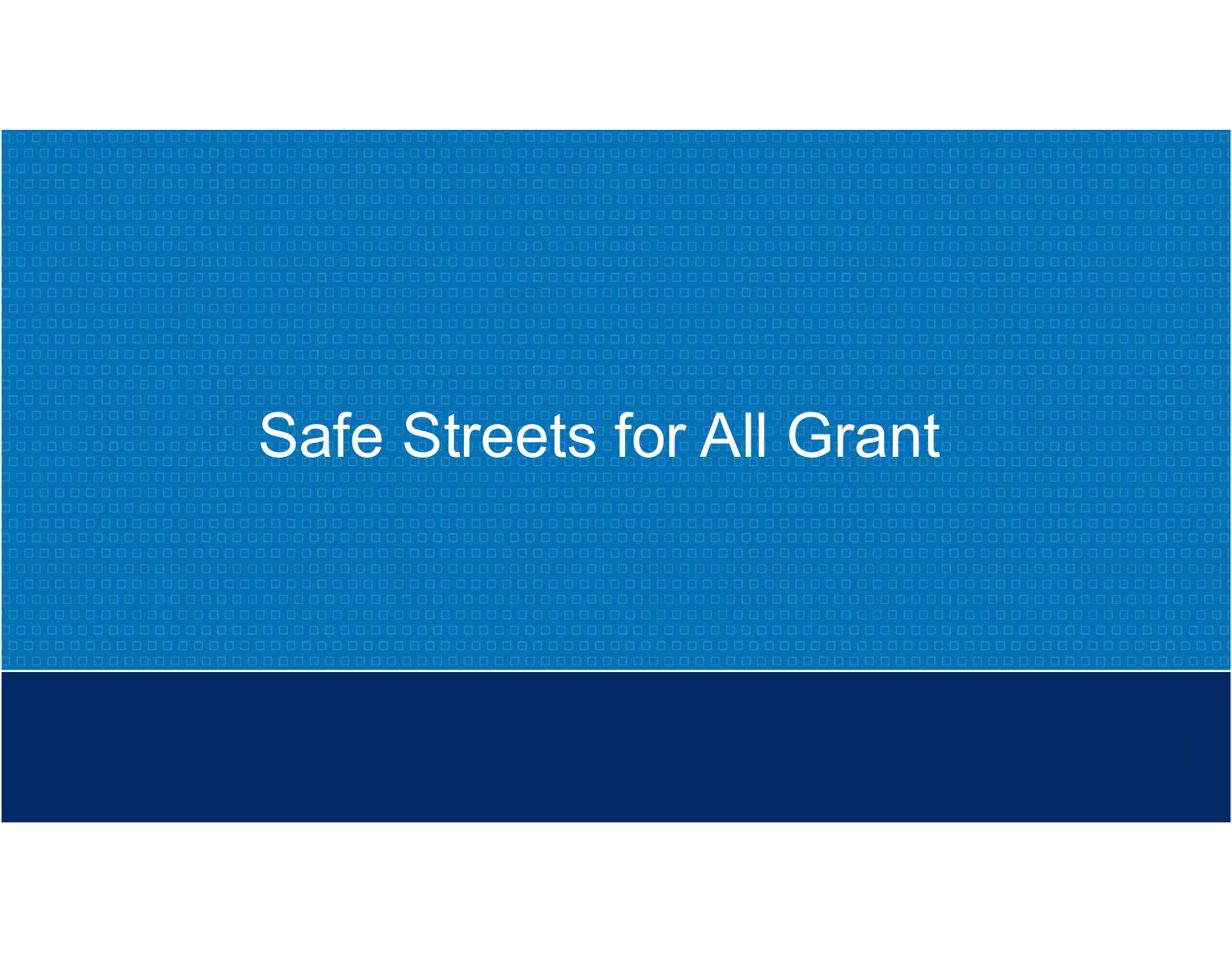#### National Roadway Safety Strategy

- Released January 2022<br>All layers of a Safe System Approach are critical.
- US DOT Vision for Roadway Safety is Zero
- **Adopts the Safe System** Approach to Achieve **Results**
- Seeks opportunities to Address Safety, Equity and Climate Simultaneously
- **National Roadway Safety Strategy**

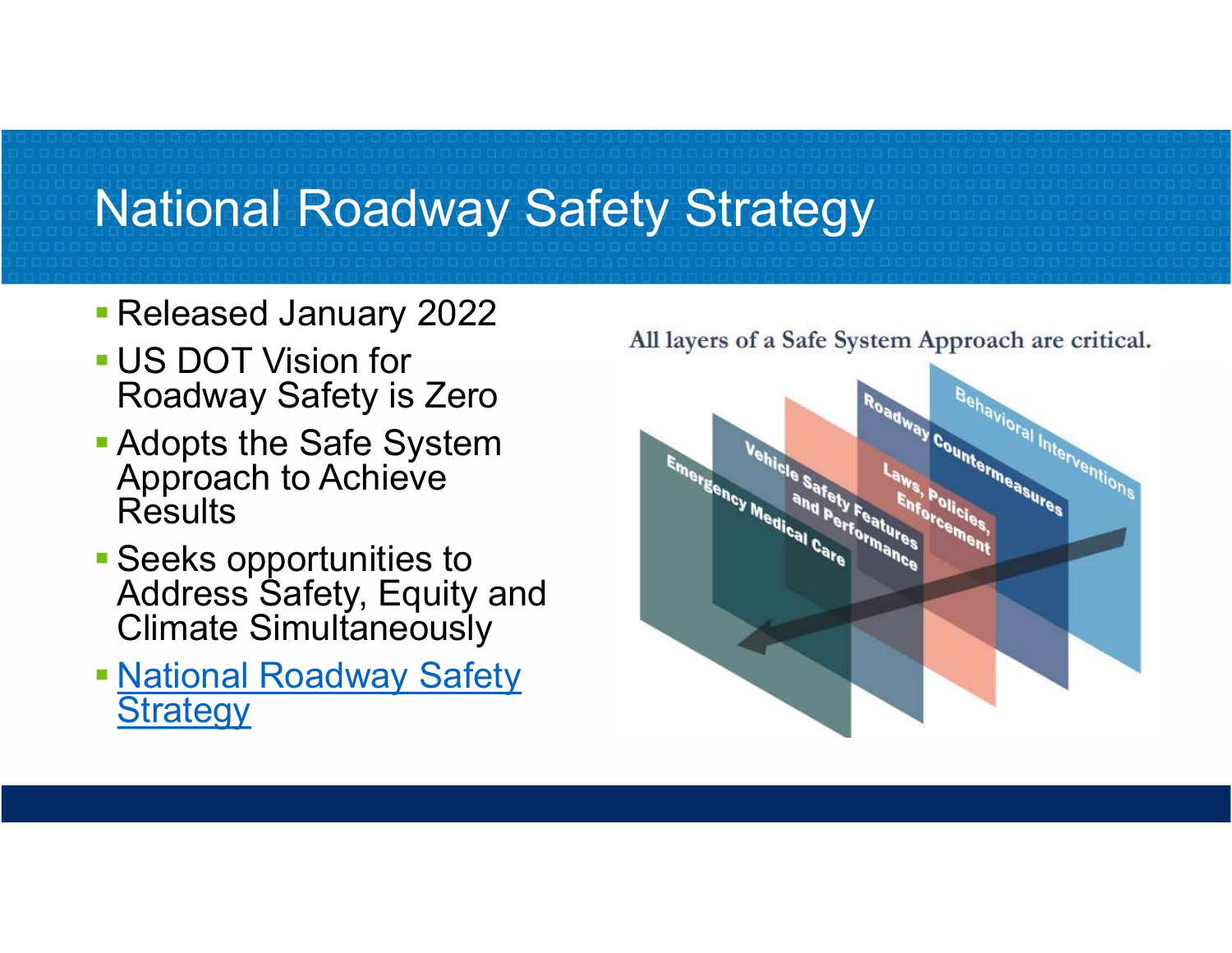#### Safe Streets for All (SSFA) Grant

- **New funding source** in the Bipartisan Infrastructure Law (BIL), not related to Highway Safety Improvement Program (HSIP) or other safety funding sources
- awarded on an annual basis
- **Supports local initiatives to prevent death** and serious injury
- **\$200 Million** per year is allocated through FY 2026
- **Only Local Agencies (Towns, Cities,** Villages, etc.), MPOs, and Tribes may apply
- Notice of Funding Opportunity (NOFO) anticipated in Mid-May, 2022

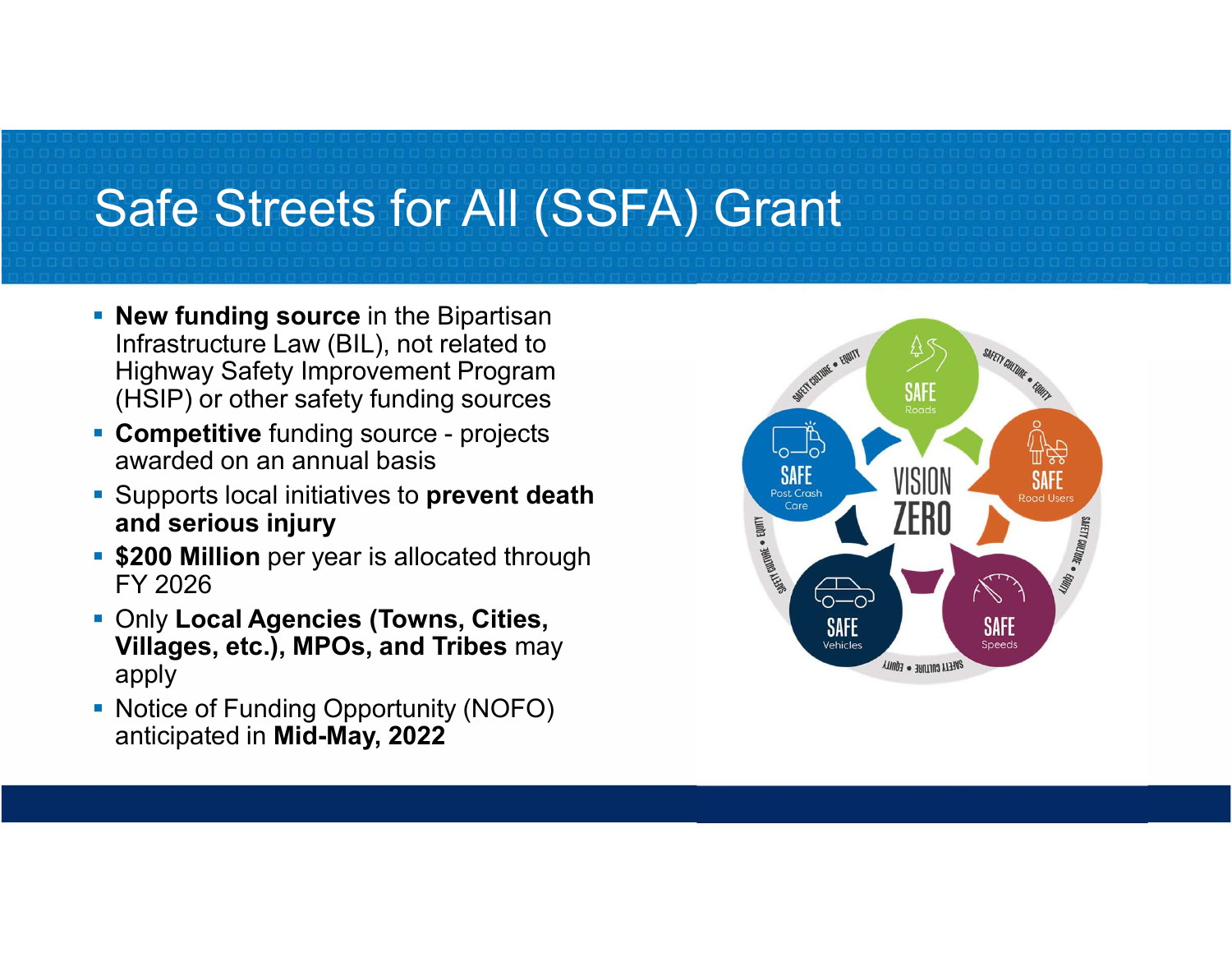#### SSFA Funding Schedule and Provisions

- At least \$200 Million awarded per year
	-
- SFA Funding Schedule and Pr<br>
t least \$200 Million awarded per year<br>• FY 2022- FY 2026<br>• Up to \$1 billion can be awarded annually via<br>
advance appropriations **Up to \$1 billion can be awarded annually via** advance appropriations
- No more than 15% of funds may go to projects in a given state in a year
- 40% of awards must go towards planning grants
- **Maximum federal contribution to any** project is 80% total project cost

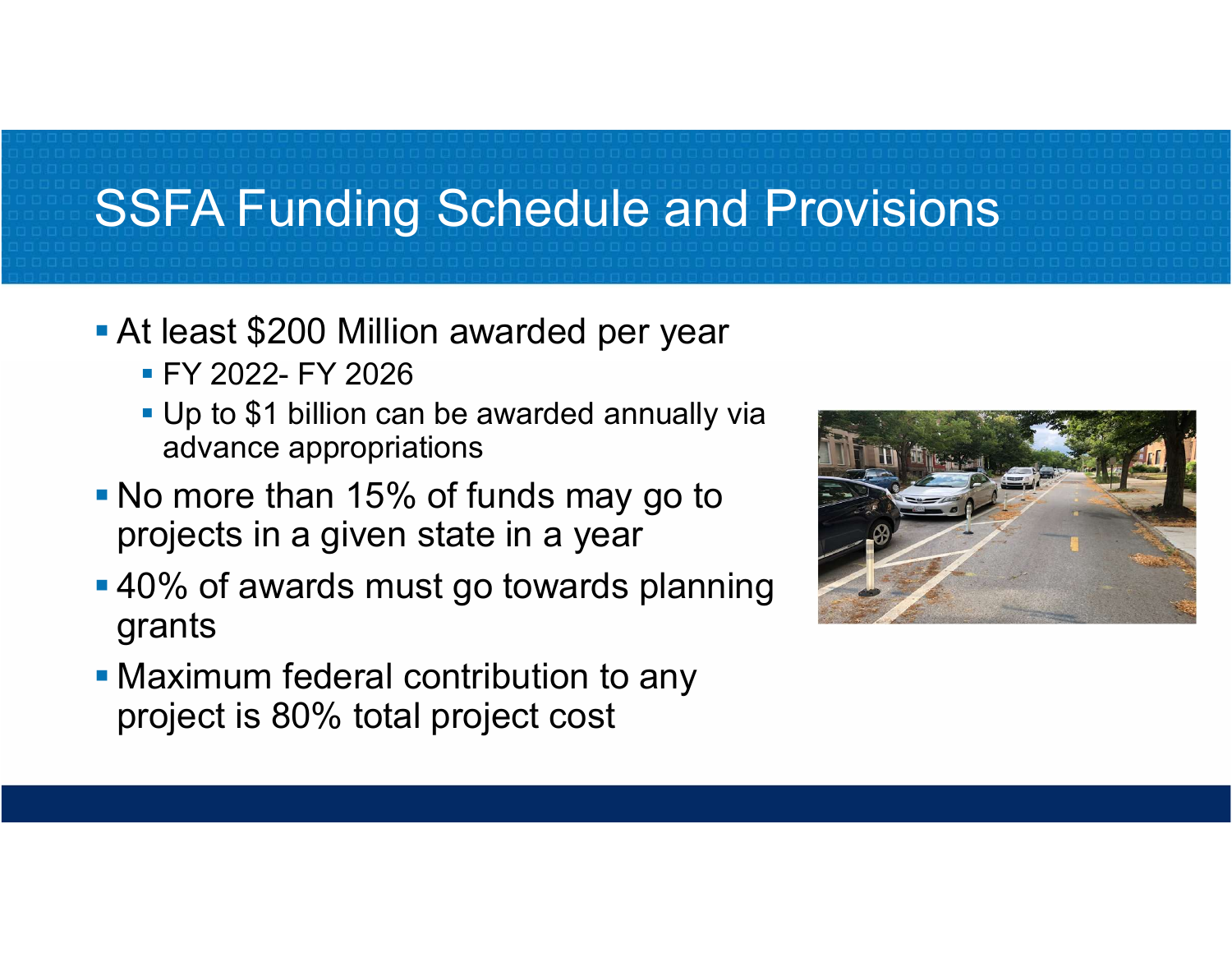## SSFA Purpose and Priorities

- Supports local "Vision Zero" or "Toward Zero Deaths" initiatives
- **Emphasis on projects and programs that:** 
	- **Demonstrate engagement**
	- **Adopt innovative technologies and strategies**
	- **Low-Cost, High-Impact strategies that affect a** large geographical area
	- **Advance equitable safety investments**
	- **Evidence-based**
	- **Simultaneously achieve other USDOT** Secretary goals

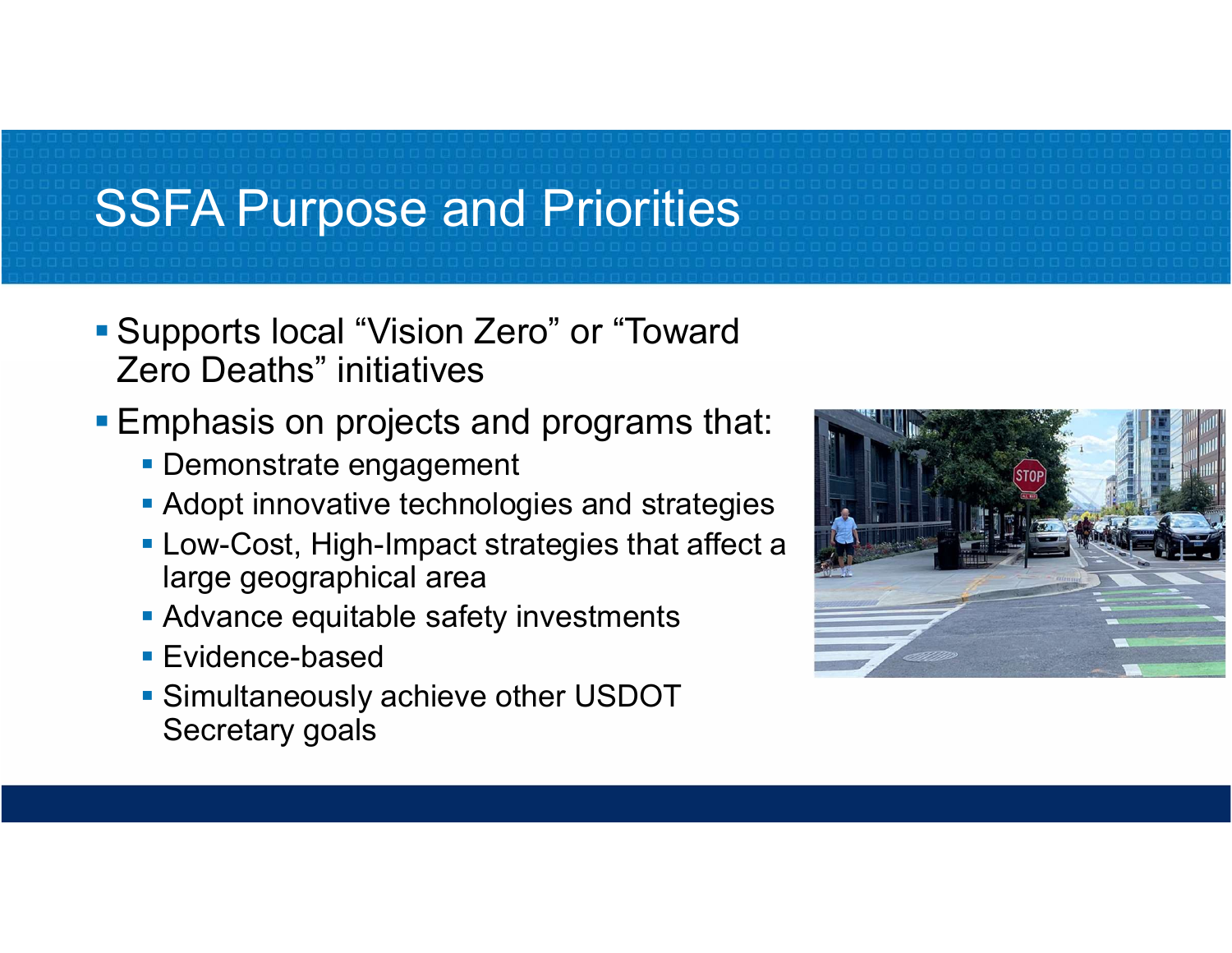

- **To develop a comprehensive safety** action plan
- **To carry out projects and strategies** identified in a comprehensive safety action plan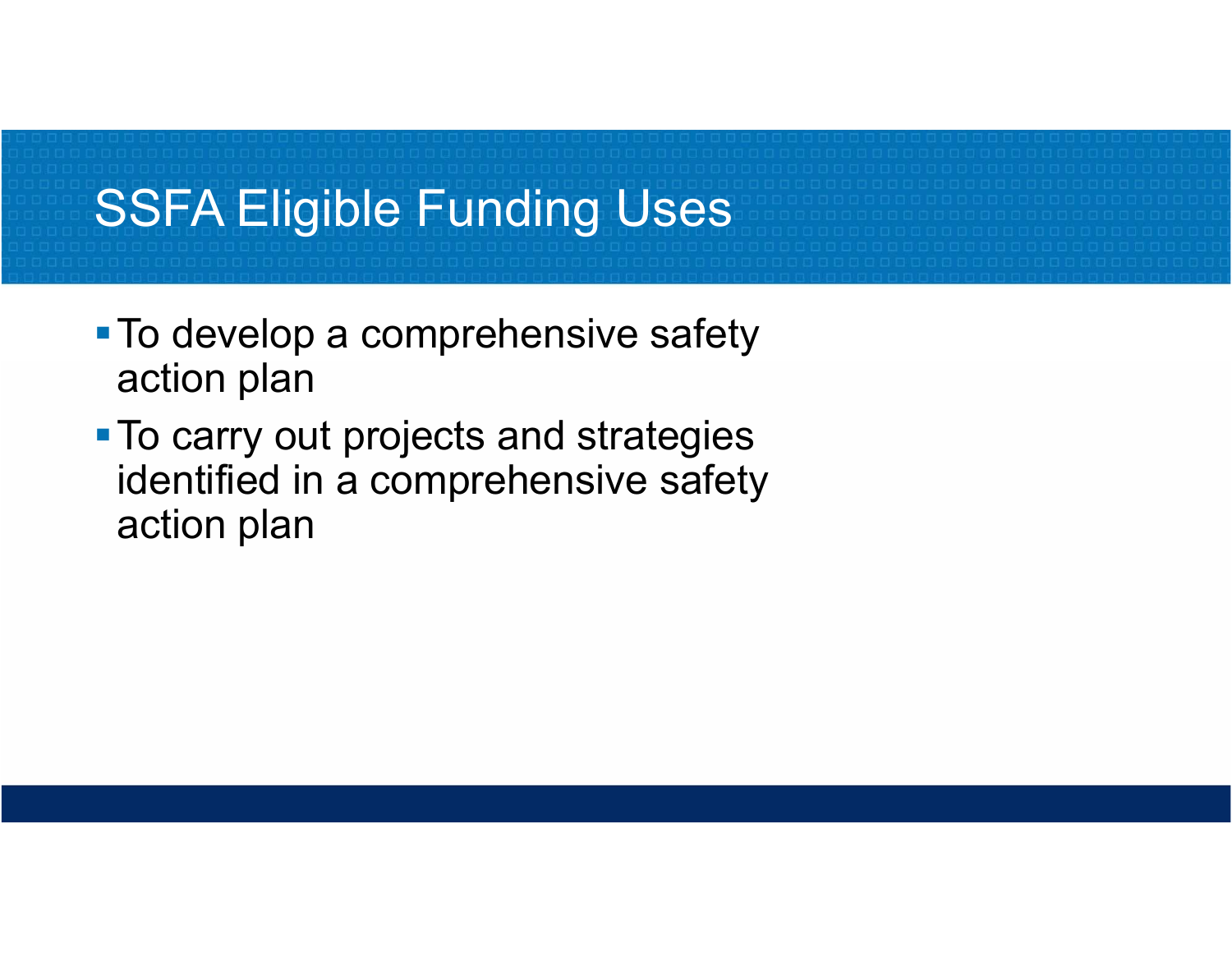# SSFA Eligible Applicants

- **Metropolitan Planning Organization**
- Political subdivision of a State
- Federally-recognized Tribal government
- Multijurisdictional group of previously described Policies entities Metropolitan Planning Organization<br>
Political subdivision of a State<br>
Federally-recognized Tribal gover<br>
Multijurisdictional group of previou<br>
entities<br>
State DOTs and other State-level<br>
NOT eligible entities
- State DOTs and other State-level agencies are

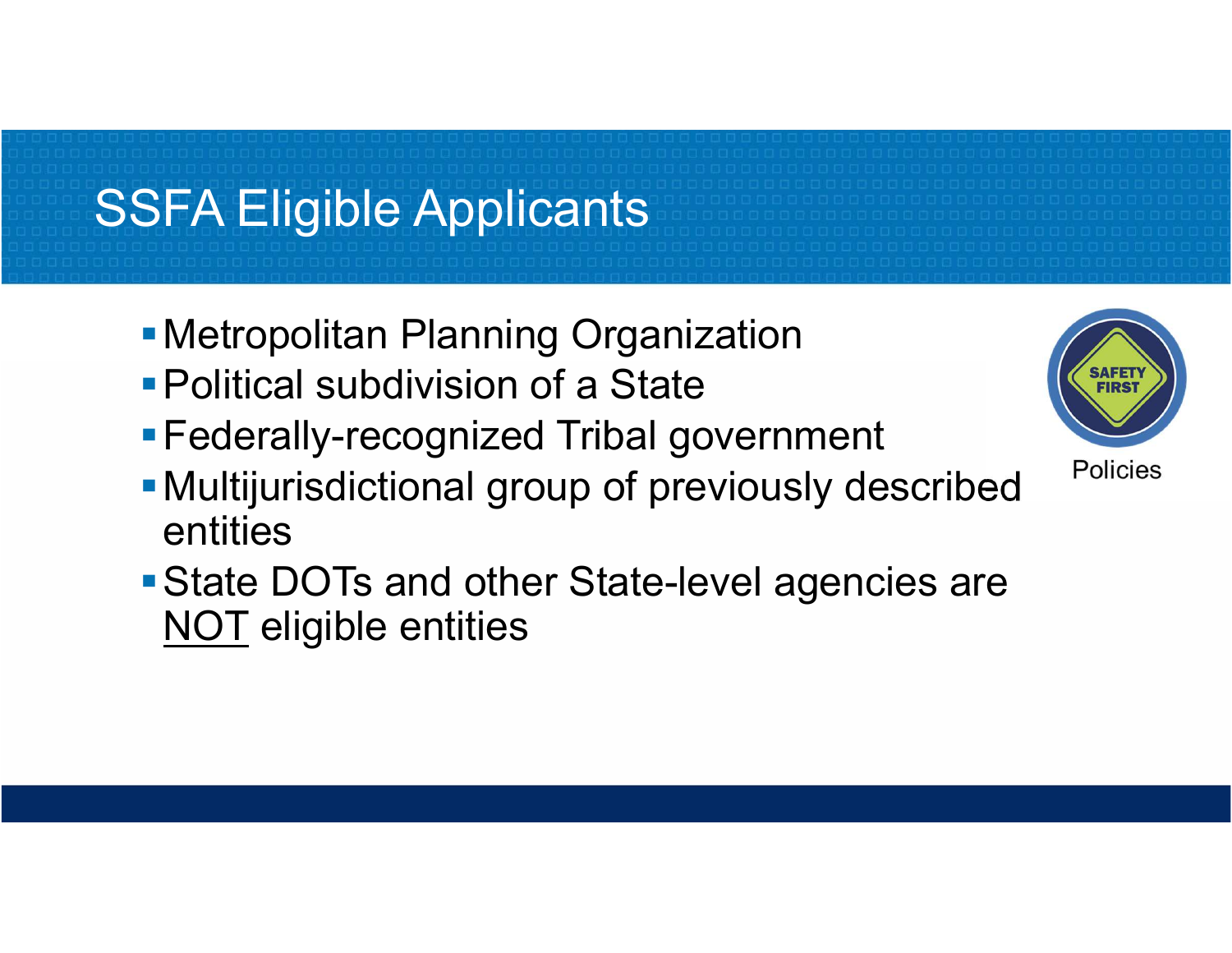# Potential Example Projects

- **Develop a Comprehensive Safety Action** Plan (or SHSP)
- **Bike and Pedestrian Improvements**
- 
- Construct roundabout
- **Speed Management**
- **Design and operational policy changes**
- **Pedestrian safety campaigns**